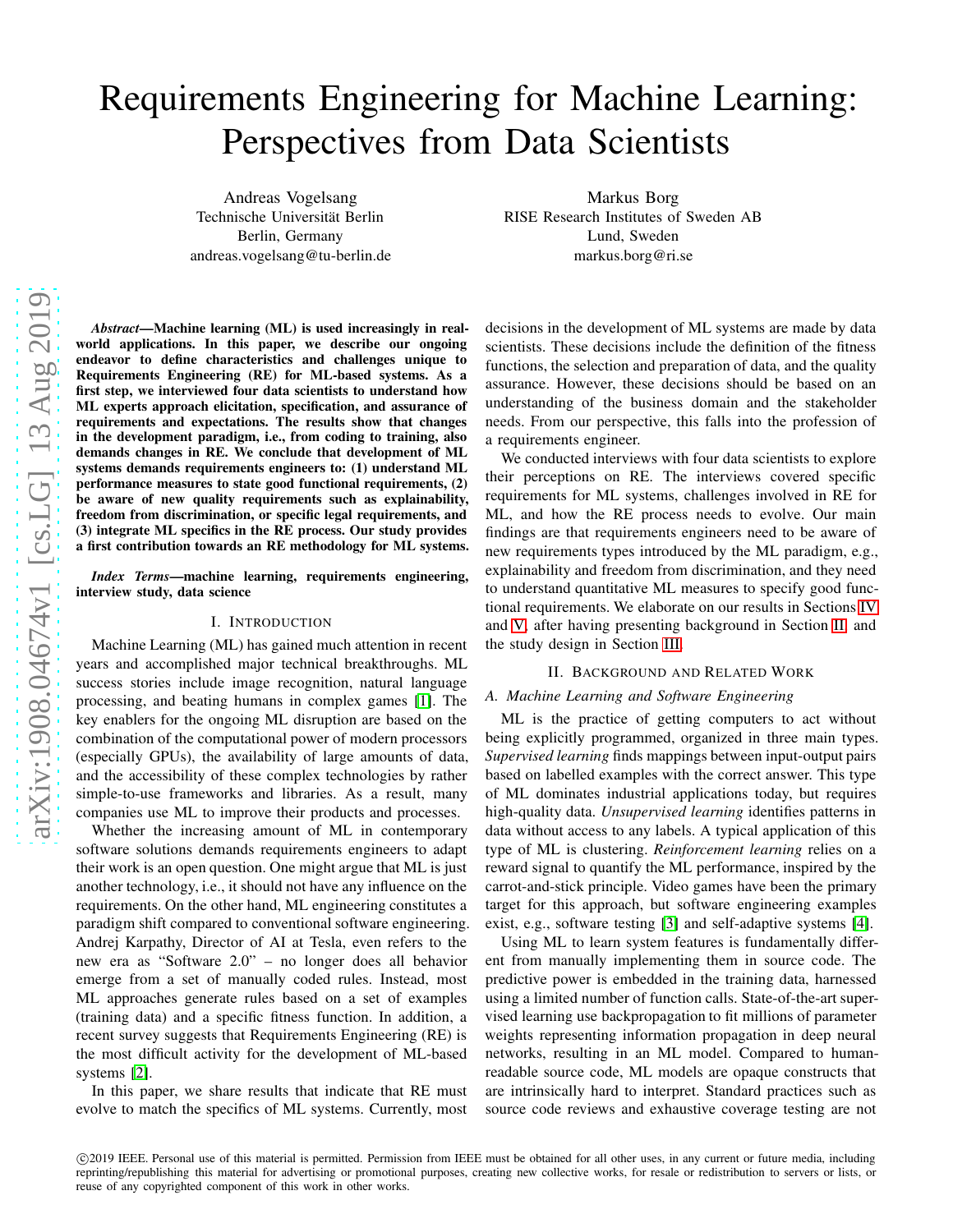applicable to ML models  $[5]$  – in this paper, we show that also RE must evolve to meet the needs of ML systems.

## *B. Requirements Engineering for ML*

While there are approaches on how to use ML to improve RE tasks (e.g., prioritization [\[6\]](#page-6-5), model extraction [\[7\]](#page-6-6), [\[8\]](#page-6-7), categorization [\[9\]](#page-6-8), app store analytics [\[10\]](#page-6-9)), there is not much work on RE for ML systems. Although current reference processes for data mining such as the Knowledge Discovery in Databases (KDD) process [\[11\]](#page-6-10) or the Cross-industry standard process for data mining (CRISP-DM) [\[12\]](#page-6-11) have initial steps that are called "business understanding" or "Developing an understanding of the application domain", neither the RE nor the ML community caught up on that and detailed what these steps demand. In a recent survey, Ishikawa and Yoshioka [\[2\]](#page-6-1) reported that RE was listed as the most difficult activity for the development of ML-based systems: "The dominant concerns [...] pertain to decision making with the customers. In the conventional setting, this activity involved requirements analysis and specification in the initial phase and an acceptance inspection in the final phase. This activity flow is not possible when working with ML-based systems due to the impossibility of prior estimation or assurance of achievable accuracy." Horkoff states challenges and research directions for non-functional requirements for ML systems [\[13\]](#page-6-12). She argues that there is no unified collection or consideration of many NFRs for ML, including a consideration of ML-specific quality trade-off data. Current work consists of only individual considerations of specific quality trade-offs, e.g., privacy vs. processing time. As one possible research direction, she suggests asking ML experts about non-functional requirements, which is what we do in our paper.

## *C. RE for Other Data-Driven Paradigms*

Self-Adaptive Systems (SAS) continuously collect data to monitor their run-time behavior [\[14\]](#page-6-13). Based on the data, the systems decide whether adaption is required due to e.g. changes in the operational environment, system faults, or changing requirements. Self-adaptation is an approach to tackle limited knowledge at design-time, to instead deal with uncertainty at runtime when more data is available. Example applications include cloud computing, climate control in smart buildings, and firewalls that adapt protection mechanisms to block cyberattacks.

RE for SAS is challenging as the requirements analysis is inherently incomplete [\[15\]](#page-6-14). Thus, many decisions related to RE must be postponed to runtime and rely on data to adapt to various circumstances. Kephart and Chess propose a Monitor-Analyze-Plan-Execute loop to realize the adaptation by monitoring requirements satisfaction and making changes based on the knowledge modelled at requirements-time [\[16\]](#page-6-15). Morandini et al. suggest the Tropos4AS framework to facilitate engineering of SAS [\[17\]](#page-6-16). Tropos4AS supports the requirements analysis by providing modelling features for knowledge and decision criteria needed by systems to autonomously adapt

to changes, i.e., a goal model, an environment model, and a failure model.

Both ML systems and SAS are data-intensive, but SAS are not necessarily trained on data – instead their adaptation can be implemented in conventional source code. (Supervised) ML systems, on the other hand, are trained on data – but might not be self-adaptive, since they do not necessarily perform continuous monitoring of their operational environments. A supervised ML system might be trained once on data before deployment, but never again retrained on new data. Such a system can be referred to as a *trained* but not a *learning* ML system. However, there is obviously potential in the combination of ML and self-adaptation (a recommended direction for future work by Morandini et al. [\[17\]](#page-6-16)), but we argue that RE for ML involves characteristics that are not covered by RE for SAS.

(Big) Data Analytics is another field closely related to ML. Nalchigar and Yu [\[18\]](#page-6-17) propose a modeling framework for requirements analysis and design of data analytics systems. It consists of three complementary modeling views: business view, analytics design view, and data preparation view. These views are linked together to connect enterprise strategies to analytics algorithms and to data preparation activities. Especially the analytics design view and the data preparation view may be well suited to support requirements derivation also for ML components. Liu et al. [\[19\]](#page-6-18) explore steps that healthcare organizations take to elicit data analytics requirements, to specify functional requirements for using data to improve business and clinical outcomes.

#### III. STUDY DESIGN

<span id="page-1-0"></span>We were interested in the following research questions:

- RQ1: How do data scientists elicit, document, and analyze requirements for ML systems?
- RQ2: What processes do data scientists follow and which parts relate to requirements?
- RQ3: What are requirements-related challenges that data scientists face?

## *A. Research Method*

We employed a qualitative approach, using semi-structured interviews. Semi-structured interviews employ an interview guide with questions, but allow the order of questions to vary to fit the natural flow of the conversation. Our interview ques-tions<sup>[1](#page-1-1)</sup> took an exploratory approach. We asked respondents about their background, typical projects that they are involved in, and the role of ML therein. Afterward, we specifically asked for ways how they elicit, communicate, document, and test expectations and requirements for their applications. In the final part of the interviews, we went through a list of RE best practices and asked the participants about best practices they use in their projects.

<span id="page-1-1"></span><sup>1</sup>Interview guide:<https://doi.org/10.6084/m9.figshare.8067593.v1>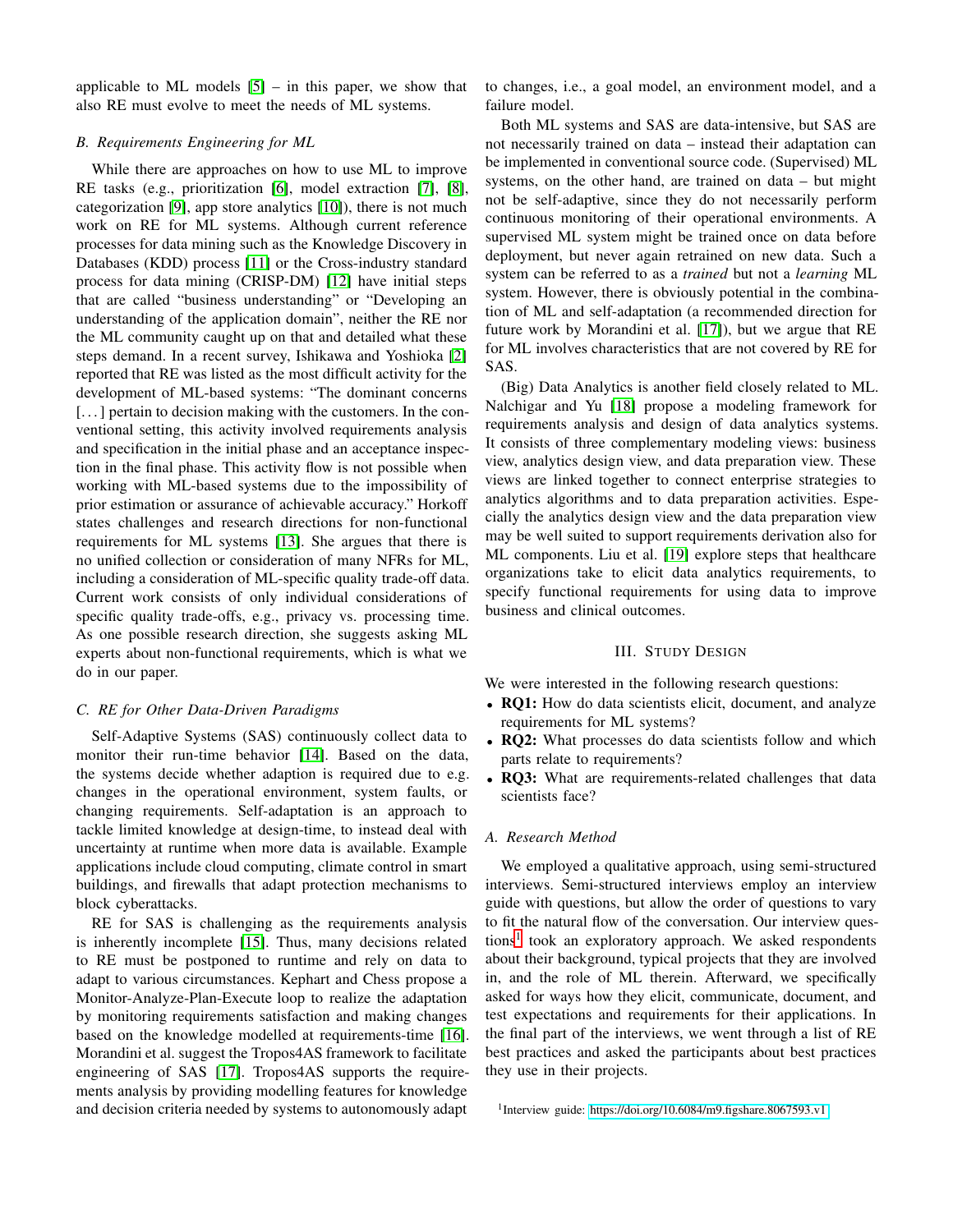# *B. Study Subjects*

Since ML is a rather recent and complex technology, most ML-based systems are driven by people who are experts in the technology. They are the people who currently prepare the data, make design decisions, and finally evaluate the performance of their systems. Therefore, we selected people from the field of data science as subjects. We interviewed four data scientists with each interview lasting approximately one hour. For confidentiality, respondents are kept anonymous and referred to with running ids P1–P4. P1 and P2 are working in research and have 3–4 years of experience as data scientists. P1 does research on data integration, data profiling, and data discovery. P2 focuses on data engineering. P3 and P4 work in industry. P3 has over 20 years of working experience as data scientist<sup>[2](#page-2-1)</sup>. Currently, he is in the mobility domain where he works on data-driven systems to increase user experience in cars. P4 works in finance for 4 years and develops all kinds of data-driven applications that are related to creditworthiness and loan loss risks. All interviews were conducted by the first author and were recorded and transcribed.

## *C. Data Analysis*

We relied on thematic coding [\[20\]](#page-6-19) in a collaborative setting. Each author started with coding one interview and afterward reviewed and validated the codes in the interview transcript of the other author. The results and lessons learned were discussed in a meeting. Then, each author coded a second interview transcript, which was afterward, again, validated by the other author. Statements in the transcripts were assigned one or more codes. In particular, we used a mixture of a priori coding based on our research questions, and emergent coding starting from any mention of requirements. We then combined data from all transcripts in a meeting to ensure that we do cover the full data in our synthesis of findings. Quotes have been translated from the respondents' native language to English and edited for readability. Colloquialisms have been kept to convey the tone of the conversation and to reflect the informal nature of the interview setting.

## *D. Threats to Validity*

Maxwell [\[21\]](#page-6-20) identified five threats to validity in qualitative research that also apply to our study design. *Descriptive validity* refers to the threat that an interviewer does not collect all relevant data during an interview. To mitigate this threat, we recorded the interviews on tape. We annotated the transcripts with pointers to the respective positions in the recording to be able to trace back the original conversation. *Interpretation validity* refers to the possibility of misunderstandings between interviewees and the researchers. To minimize this risk, the study goal was explained to the participants prior to the interview. Steps taken to improve the reliability of the interview guide included a review. *Researcher bias* and *theory validity* are threats that refer to the bias of the researcher to interpret

the interviews in a way that serves his or her goals or initial theory. Since this is our first study in this area, we do not have a specific RE methodology that we would like to promote. That means, we were very much open to the outcomes of the interviews. Furthermore, we tried to lower researcher bias by cross-validating the annotated codes by the two authors, which has also not collaborated before on this topic. *Reactivity* refers to the threat that interviewees behave differently because of the presence of the interviewer. Getting rid of reactivity is not possible, however we are aware of it and the way it may influence what is being observed.

## <span id="page-2-0"></span>IV. CHALLENGES AND REQUIREMENTS FOR ML SYSTEMS

#### *A. Quantitative Targets a.k.a. Functional Requirements*

Just like for conventional software products, it is hard to satisfy a client without making expectations explicit. P3 stressed the importance of quality targets for ML models: "For a successful project, the requirements must be clear. Especially the evaluation metric must be specified". In ML systems, the quality of the resulting predictions can be considered a functional requirement (P3: "I consider predictive power as functional requirement.") Our interviewees mentioned measures to quantify the predictive power including accuracy, precision, and recall. P3: "The customers don't understand the performance measures." Selecting and interpreting performance measures appropriately is crucial for the acceptance of ML systems. P1: "Consider an example of detecting errors in a dataset. Usually, you have less errors than non-errors. The data is imbalanced. If you have 10% errors, a trivial classifier always predicting *no error* has an accuracy of 90%. Recall would be a better measure here." P1 stressed that data scientists need skills to help a client set reasonable targets, including domain understanding, statistics, and computer science. We believe that these skills will also be needed for successful RE for ML. P3 had positive experiences with a measure that is not so common: "Lift<sup>[3](#page-2-2)</sup> is often a good measure. [...] It is better than precision because most people don't understand that precision depends on the a-priori distribution of the data. If you want to detect women between 20 and 40 and they make 15% of the population, a model with a precision of 60% has a lift of 4, which is good."

Quantification of quality targets is certainly also a challenge for conventional software [\[22\]](#page-6-21), but training an ML model to go beyond a certain utility breakpoint turns into a functional requirement in practice. Andrew Ng, a prominent AI/ML advocate, recommends organizations to support this by defining a single-number evaluation metric for ML projects [\[23\]](#page-6-22), thus making progress easier to measure.

#### *B. Explainability*

ML systems are hard to understand for human analysts since the decision algorithms are the result of a generic algorithm that is adjusted to fit specific data. Conventional

<span id="page-2-1"></span><sup>2</sup>Although not called *data science* 20 years ago, P3 was involved in projects where tools made decisions based on rules inferred from existing data.

<span id="page-2-2"></span><sup>&</sup>lt;sup>3</sup>Lift is the factor by which the prediction of a model is more accurate than a random choice.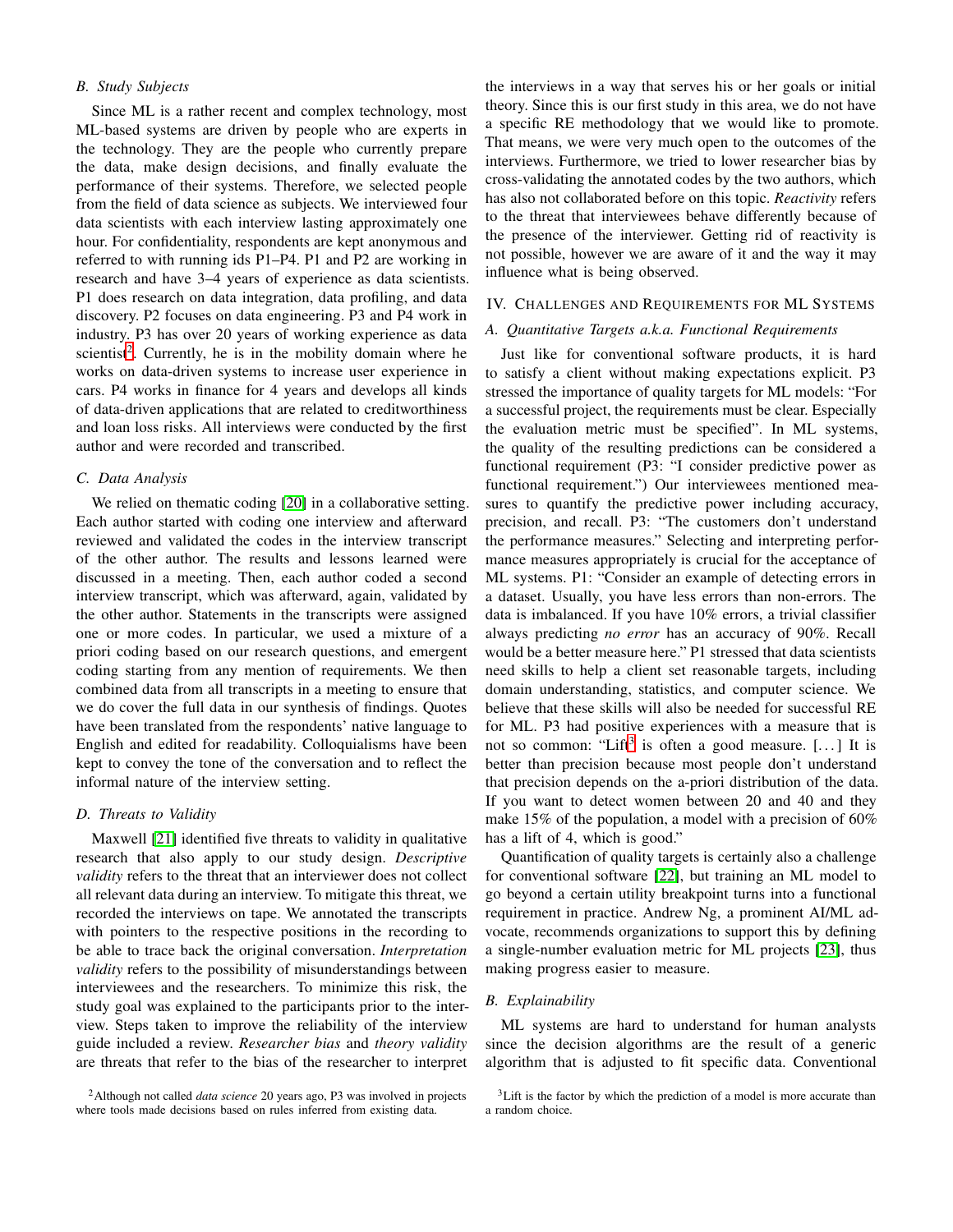programs are the results of a human developer who tries to transform her decision making strategy into code. Thus, program comprehension is crucial for developers to change the decision making procedures (i.e., the code). In ML systems, a developer usually does not (need to) change the code of the ML algorithm but instead manipulates the training data. This makes comprehension of ML systems challenging.

Explainability was mentioned as important quality requirement in our interviews. P3: "Explainability is twofold: On the one side, there is a need to explain the model (what has been learned). On the other side, there is a need to explain single predictions of the model." The ability to explain decisions in ML systems depends on the used technology. While simpler ML techniques such as decision trees or Naive Bayes classifiers are easier to comprehend, it is harder, yet not impossible, to trace back decisions in more complex techniques such as Neural Networks [\[24\]](#page-6-23), [\[25\]](#page-6-24).

P4 mentioned that explainability may be even more important than predictive power: "Often, we constrain the models to derive explanations. We look for models that partition the input attributes to show relations between input and output. This decreases the predictive power but is usually favored by our customers." Another requirement related to explainability is simplicity of the models: P1: "If there is a combination or transformation of features that is smaller but has a similar performance, we prefer that. [. . . ] We try to minimize the number of features to make the model more explainable."

While the ML research community focuses on explaining trained models and specific decisions, there is no focus on specifying which situations demand an explanation. A requirements engineer should elicit explainability requirements from a user's point of view.

## *C. Freedom from Discrimination*

ML systems are designed to discriminate. ML algorithms identify recurring patterns in data (i.e., stereotypes) and apply these patterns to judge about unseen data. However, some forms of discrimination are considered as unacceptable by our society or by law (e.g., race or gender). Such features are illegal to use when working on systems that address insurance policies or filtering of job candidates. On the other hand, as explained by P1, gender and race might be essential in an ML-based decision support system for medical applications.

Freedom from discrimination is a new quality requirement not part of the established standards such as ISO/ IEC 25010 [\[26\]](#page-6-25). We describe *freedom from discrimination* as "Using only logics of discrimination that are societally and legally accepted". While discrimination is also possible in conventional rule-based algorithms, it is more critical in ML systems for two reasons: (1) Discrimination is more implicit in ML systems because you cannot pinpoint to the discriminating rule (e.g., *if gender = f then health insurance rate += 20%*), (2) ML algorithms amplify discrimination bias in the data during the training process (e.g., if a word is present in 60% of training sentences, it might be predicted in 70% of sentences at test time [\[27\]](#page-6-26)). P3 argued that a large fraction

of discrimination in ML is introduced by unrepresentative training data, and indeed minority groups are in many settings underrepresented [\[28\]](#page-6-27).

A requirements engineer must elicit and identify the "protected" characteristics that must not be used by the ML algorithm to discriminate samples. P2: "There are tools and algorithms that can balance discrimination, but you have to know upfront which attributes you want to or must balance." Data scientists have two possibilities to ensure freedom from discrimination: (1) they can prepare the training data so that it does not contain any "protected" characteristics and (2) they can analyze the trained model to find important features in the training data. Afterward, a requirements engineer can assess whether these features may point to unacceptable discrimination. The possibility to analyze the trained model relates to the quality of explainability. P1: "The question is where does discrimination occur? The answer lies in the explainability; features that play an important role. You can sort features by information gain. Then you can see if it is the religion that decides if you get a job or not."

# *D. Legal and Regulatory Requirements*

All interviewees brought up challenges regarding ethics and legal aspects. An example is how the General Data Protection Regulation (GDPR) constrains that personal data can only be used in ways specified by an explicit consent. P3 elaborated: "The law states that you must know what your ML model will need to deliver before developing it. As a data scientist, I know that I probably need 20 out of 100 features but I don't know which 20. I have to ask for consent to use all of them. In the end, the legal department tells me that I'm collecting 80 features I'm not using. And that is illegal." Similarly, P2 highlighted that removing individual people from training data after revoked consent is non-trivial: "When you're in the model, then it's not easy to remove you without retraining the entire model." P4, who is working in a highly regulated domain (finance), mentioned that their development process for ML systems must follow a predefined process to be accepted by regulatory authorities.

We find it inevitable that requirements engineers working on ML systems must stay on top of legal requirements, and the data lineage must show that no illegal features have influenced the final dataset used for training the ML models.

# *E. Data Requirements*

Training data is an integral part of any ML system. We envision that requirements for (training) data play a larger role for specifying ML systems than for conventional systems. We may even have *data requirements* as a new class of requirements. P2: "It is a misconception when people talk about the *algorithm* that does this or that. [. . . ] The difference [in ML systems] is that you always have to consider the data as well. [...] Thus, the difference is that it is not only about the algorithm but also about the data." Breck et al. [\[29\]](#page-6-28) describe an analogy to code compilation: "One way to see this is to consider ML training as analogous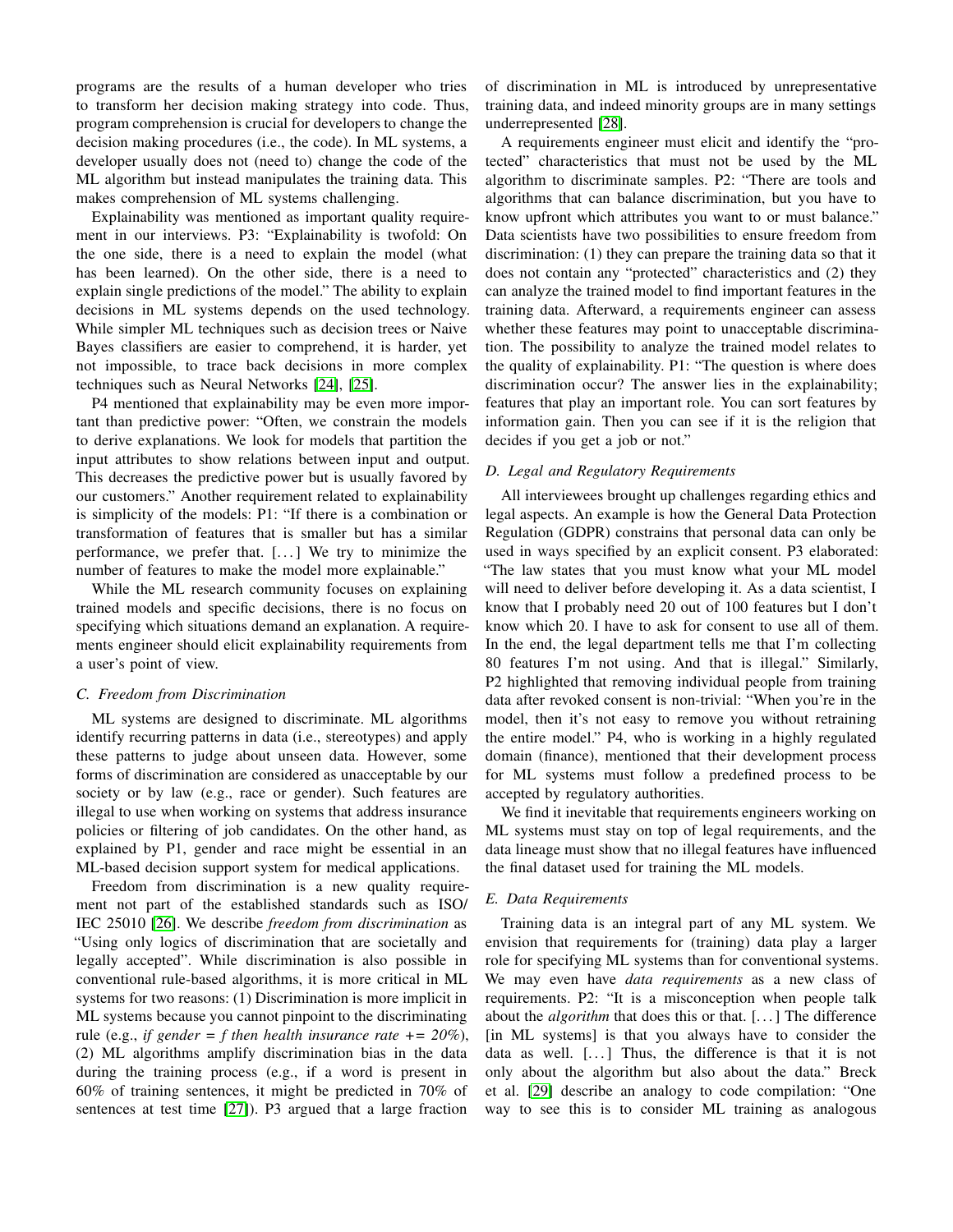to compilation, where the source is both code and training data. By that analogy, training data needs testing like code, and a trained ML model needs production practices like a binary does, such as debuggability, rollbacks and monitoring." Based on our interviews, we would add "training data needs specified and validated requirements like code". The ISO/IEC standard 25012 [\[30\]](#page-6-29) describes characteristics of data quality. Interestingly, this standard is not as strongly used in RE as its sibling ISO/IEC 25010 [\[26\]](#page-6-25) on system quality characteristics. P3 mentioned that data scientists cannot specify requirements on the data itself: "You could try, but it won't help" – the data is what it is, and it is up to the data scientist to make the most of it.

Data quantity: A general argument is "The model's performance was not good but we expect better performance if we have more data." However, just *more* data may not help. P2: "The more examples of a certain class you have in your data, the more characteristics you can learn. If you analyze a disease with many cases in your data, you find out a lot about the disease. If there is only one case with the disease, ML won't help." That means, requirements on data quantity should not be specified on the number of examples but rather on the diversity of the examples. P2 states: "The more diverse data you have, the more likely it is that outliers become classes on their own, which provide valuable information." In some regulated domains, there are constraints on the amount of data necessary to tackle some problems. P4: "If we work on models to predict the likelihood of loan losses, we are forced to consider data from at least 5 years."

P1 used to deal with small or homogeneous data: "In one case, we augmented the [small set of] training data with data from other sources. By this, we were able to explain phenomena in the original data." We conclude that a requirements engineer should aim at identifying additional data sources as part of the stakeholder analysis. Stakeholders may have hypotheses about phenomena in the data. These hypotheses may point to additional data sources that could be used to augment the original data to get a richer set of training data.

Data quality: There are several aspects of data quality that need to be addressed according to our interviewees. P1: "You have to check the data for *garbage-in/garbage-out*. The higher the quality of the data, the better the application will work. That's why the process before the training is important: how I clean and augment the data." P1 further refines the notion of data quality: "There are many dimensions of data quality. [. . . ] For me, the most important ones are completeness, consistency, and correctness". Completeness refers to the sparsity of data within each characteristic (i.e., does the data cover the whole range of possible values). Consistency refers to the format and representation of data that should be the same in the dataset. Correctness refers to the degree to which you can rely on the data actually being true. Correctness is strongly influenced by the way how the data was collected.

A common approach to meet the insatiable need for data in ML is to use public datasets, but P1 claims that they are often less trustable as "nobody gets paid to maintain such data". P2 stresses the risks related to data collected and labeled by humans: "If humans label data, you can almost be sure that your data is biased." P3 has a general remark on how to lower the risk of incorrect data: "A common mistake is to use the collected data not only to train an ML model but also for other purposes." P3 gave examples where training data was incorrect because the data was also used to monitor and control the people that reported the data. The ML model appeared to perform well during development, but the results were useless when deployed. It turned out that the training data did not reflect reality, i.e., the data had been entered just to please the incentive system in the client organization.

We conclude that an important activity of a requirements engineer is to identify and specify requirements regarding the collection of data, the data formats, and the ranges of data. This information needs to be elicited from the problem domain and serves as an input for data scientists. Requirements engineers must understand the importance of data provenance [\[31\]](#page-7-0), i.e., to critically question the data sources.

# V. RE PROCESS FOR ML SYSTEMS

<span id="page-4-0"></span>In this section, we arrange our findings from the interviews according to the RE activities *elicitation*, *analysis*, *specification*, and *validation & verification*. Note that we describe characteristics of these activities that are specifically important for ML systems. RE activities that are fundamental to any software engineering project are not addressed (e.g., understanding business goals and stakeholder needs). Moreover, we do not cover any ML feasibility analysis – ML might not at all be an appropriate approach for the targeted solution. Table [I](#page-5-0) summarizes our findings.

#### *A. Elicitation*

As mentioned in the interviews, ML systems usually profit from additional data that increases quantity and quality of the core data. As part of the stakeholder analysis, the requirements engineer should also identify all possibly relevant sources of data that may help the ML system to provide good and robust results. Two important stakeholders for the development of ML systems are data scientists and legal experts. A data scientist should be consulted from the beginning to help eliciting requirements specific to data and its processing. Legal experts are required to determine constraints with respect to how the data is allowed to be used. In the elicitation process, the requirements engineer should identify "protected" characteristics that must not be used by the ML algorithm to discriminate test samples. Similarly, the requirements engineer should elicit explainability requirements from a user's point of view (i.e., what are the situations or decisions that need to be explained to the user).

### *B. Analysis*

Most important in requirements analysis for ML systems is to define and discuss the performance measures and expectations by which the ML system shall be assessed. As mentioned by our interviewees, performance measures such as accuracy,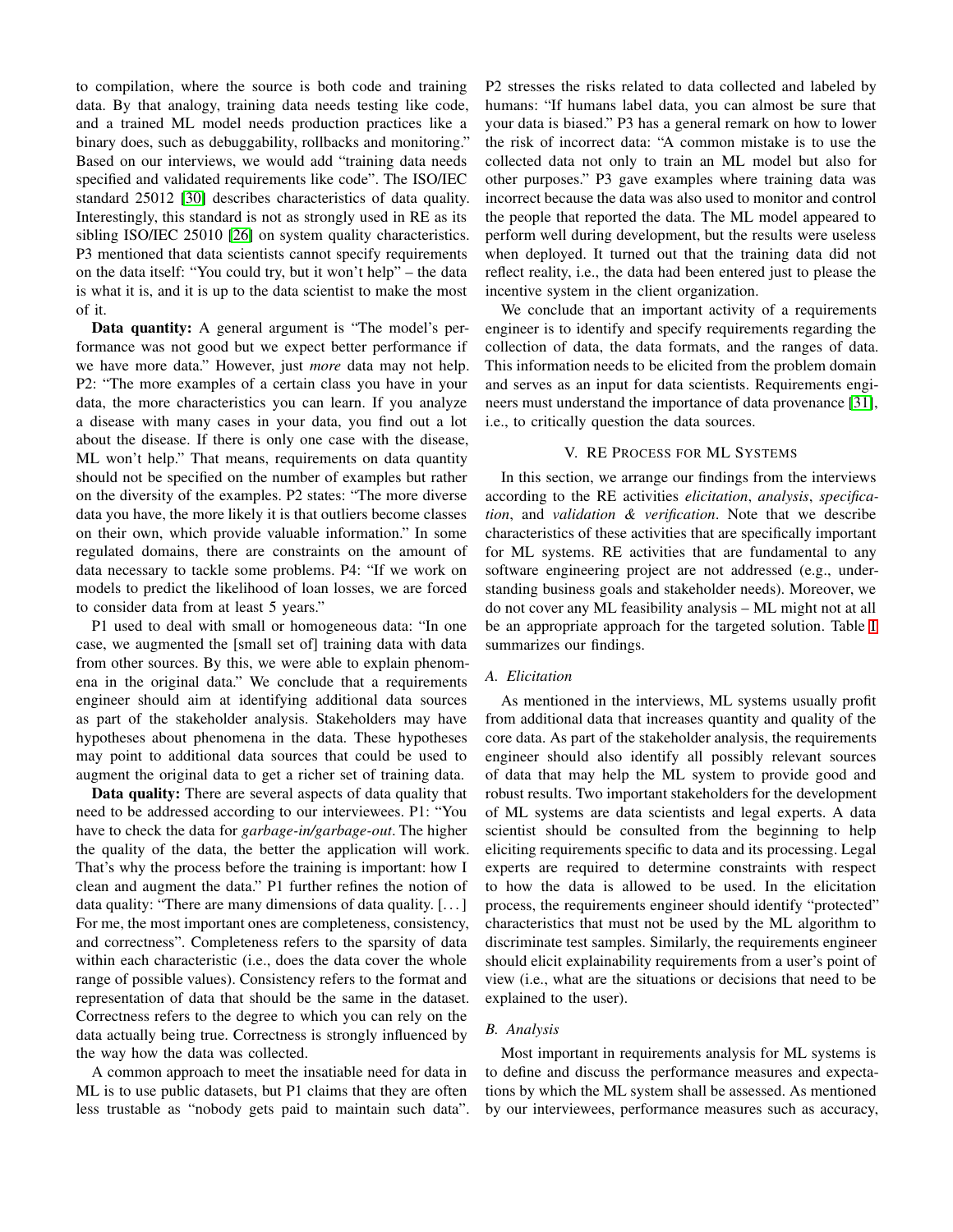TABLE I RE FOR ML: IMPACT ON RE ACTIVITIES

<span id="page-5-0"></span>

| <b>Elicitation</b>                                                                                                                   | Analysis                                                                                                                         | <b>Specification</b>                                                                                                                 | V&V                                                                                                     |
|--------------------------------------------------------------------------------------------------------------------------------------|----------------------------------------------------------------------------------------------------------------------------------|--------------------------------------------------------------------------------------------------------------------------------------|---------------------------------------------------------------------------------------------------------|
| • Elicit additional data sources<br>• Important stakeholders: Data<br>scientists and legal experts<br>• "Protected" characteristics? | • Discuss performance measures<br>• Discuss conditions for data prepara-<br>tion, definitions of outliers, and de-<br>rived data | • Quantitative targets<br>Data requirements<br>Explainability<br>• Freedom from discrimination<br>• Legal and regulatory constraints | • Analyze operational data<br>• Look for bias in data<br>• Retrain ML models<br>• Detect data anomalies |

precision, or recall are not well understood by customers. On the other hand, the appropriateness of the measures depends on the problem domain. Therefore, a requirements engineer should bridge this gap by analyzing the demands of the stakeholders and translating them to appropriate measures. Thus, requirements engineers must have a good understanding of typical performance measures used for ML systems. A requirements engineer must explain the measures in the context of the domain (e.g., by explaining that a certain precision is an improvement given the a-priori distribution within the data). It is also important to analyze whether false positives and false negatives are equally bad. If this is not the case, the relevance of precision and recall may be different (cf. [\[32\]](#page-7-1), [\[33\]](#page-7-2)).

During the so-called *exploratory data analysis*, where the focus is on data understanding and data selection, a requirements engineer should facilitate the discussion between the customer and the data scientist. In that phase, data scientists decide which data to exclude, how to process and represent data, and how to augment data. P1 mentions that an early step in ML development is to understand the quality of the data (e.g., completeness, sparseness, and consistency) and how it must be enriched to constitute feasible training data. P2 discussed the tedious work of refining available data through various preprocessing steps. Preprocessing is an acquired skill in data science, the activity is only partly automated, and one must carefully maintain reproduceability or the resulting ML-systems will turn brittle. P2: "The data scientist tinkers a complex series of [preprocessing] steps together and there is an ML model. But when something stops working. . . then it's bad." The importance of the preprocessing means that requirements engineers must be able to understand prescriptive data lineage [\[34\]](#page-7-3), i.e., the specification of explicit steps to process a dataset into its final state. There is a risk that a data scientist makes decisions just because they improve the model but not based on the necessary domain understanding. A requirements engineer should support this task by eliciting, analyzing, and discussing conditions for data preparation, definitions of outliers, and derived data.

# *C. Specification*

Requirements specifications for ML systems must have a stronger part on data requirements. A requirements engineer has to identify and specify requirements regarding the collection of data, the data formats, and the ranges of data. This information is elicited from the problem domain and serves as input for the data scientists, who analyzes the given dataset

based on the requirements. Specifying data requirements includes information about the necessary quantity and quality of data.

The requirements specification should also contain statements about the expected predictive power expressed in terms of the performance measures discussed during requirements elicitation and analysis. Performance on the training data can be specified as expected performance that can immediately be checked after the training process, whereas the performance at runtime (i.e., during operations) can only be expressed as desired performance that can only be assessed during operations.

Another focus in the specification should also be on the quality requirements pertinent to ML systems. The requirements engineer should specify whether discrimination is critical for the application (e.g., if it is people who are classified) and which characteristics should be "protected" (i.e., must not be used for classification). Similarly, the requirements engineer should specify explainability requirements that describe which situations and decisions of the ML system need to be explained to the user. Finally, the specification must contain regulations and constraints regarding the use of the data.

## *D. Verification & Validation*

Due to the dependency between the behavior of an ML system and the data it has been trained on, it is crucial to define actions that ensure that training data actually corresponds to real data. Since data characteristics in reality may change over time, requirements validation becomes an activity that needs to be performed continuously during system operation. Our interviewees agreed that monitoring and analysis of runtime data is essential for maintaining the performance of the ML system. They also agreed that ML systems need to be retrained regularly to adjust to recent data. By analyzing the problem domain, a requirements engineer should specify when and how often retraining is necessary. A requirements engineer should also specify conditions for data anomalies that may potentially lead to unreasonable behavior of the ML system during runtime. A checklist of measures to be considered during operations of ML systems is provided by Breck et al. [\[29\]](#page-6-28). Apart from runtime monitoring, requirements validation also includes analyzing the training and production data for bias and imbalances.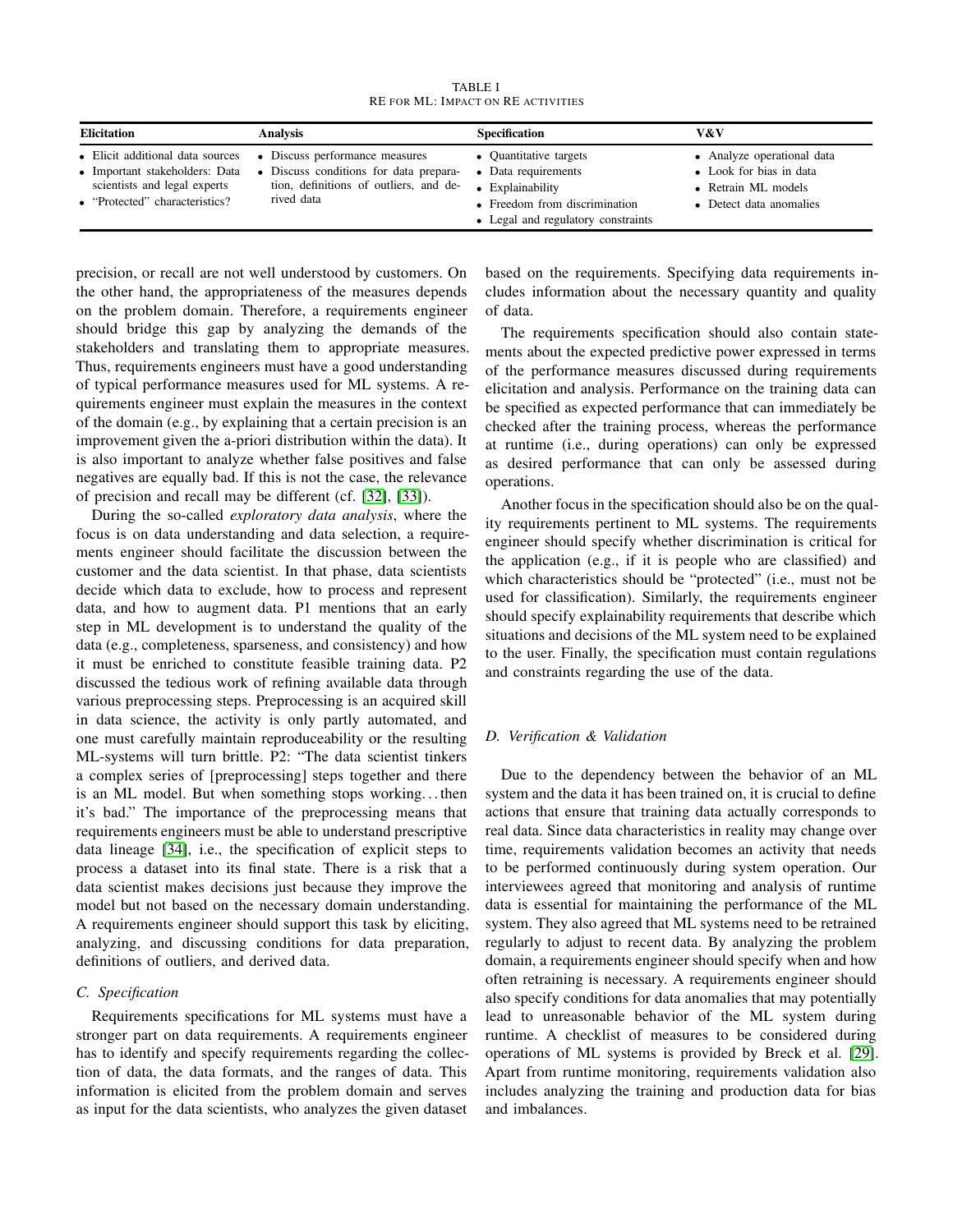## VI. CONCLUSIONS AND FUTURE WORK

In this paper, we made a first step towards exploring and defining an RE methodology for ML systems. We are convinced that RE for ML systems is special due to the different paradigm used to develop data-driven solutions. This methodology is not just a tailoring of a classical RE approach but includes new types of requirements such as explainability, freedom from discrimination, or specific legal requirements. The results of our study show that data scientists currently make many decisions with the goal to improve their ML models. For this task, they use and refer to technical concepts and measures that are often not well understood by the customer. There is a demand for requirements engineers who are able to base these decisions and technical concepts on a thorough understanding and analysis of the context.

Data scientists have a large tool box of techniques at hand to balance, clean, validate, and explain data. However, it is the job of a requirements engineer to relate the application and results of such methods to the customers' needs and context. Existing data science guidelines such as [\[29\]](#page-6-28), [\[35\]](#page-7-4) can only address generic pitfalls and advices.

To broaden our results, we plan to extend our interview study and augment it with the view of requirements engineers of ML systems: Do they agree that RE for ML is different? If so, what do they do differently? If not, what are the reasons and implications? Additionally, we would like to augment our study with a third view from engineers of cyber-physical systems that are often safety-critical: Are there any MLspecific requirements that need to be included when ML is deployed in a safety-critical context? Finally, we envision that systems in practice will never be pure ML systems. Therefore, it is an interesting question how to integrate RE for ML with the RE process for the surrounding (conventional) software system.

#### ACKNOWLEDGMENT

We thank the interview participants for their commitment and input. We thank our students for help with transcribing the interviews. This work was partly supported by the SMILE II project financed by Vinnova, FFI, Fordonsstrategisk forskning och innovation under the grant number: 2017-03066.

#### **REFERENCES**

- <span id="page-6-0"></span>[1] F. Khomh, B. Adams, J. Cheng, M. Fokaefs, and G. Antoniol, "Software engineering for machine-learning applications: The road ahead," *IEEE Software*, vol. 35, no. 5, 2018.
- <span id="page-6-1"></span>[2] F. Ishikawa and N. Yoshioka, "How do engineers perceive difficulties in engineering of machine-learning systems? - Questionnaire survey," in *Joint Intl. Workshop on Conducting Empirical Studies in Industry and Intl. Workshop on Software Engineering Research and Industrial Practice (CESSER-IP)*, 2019.
- <span id="page-6-2"></span>[3] M. H. Moghadam, M. Saadatmand, M. Borg, M. Bohlin, and B. Lisper, "Machine learning to guide performance testing: An autonomous test framework," in *3rd International Workshop on Testing Extra-Functional Properties and Quality Characteristics of Software Systems*, 2019.
- <span id="page-6-3"></span>[4] T. Wu, Q. Li, L. Wang, L. He, and Y. Li, "Using reinforcement learning to handle the runtime uncertainties in self-adaptive software," in *Federation of International Conferences on Software Technologies: Applications and Foundations*. Springer, 2018.
- <span id="page-6-4"></span>[5] M. Borg, C. Englund, K. Wnuk, B. Duran, C. Levandowski, S. Gao, Y. Tan, H. Kaijser, H. Lönn, and J. Törnqvist, "Safely entering the deep: A review of verification and validation for machine learning and a challenge elicitation in the automotive industry," *Journal of Automotive Software Engineering*, vol. 1, no. 1, 2019.
- <span id="page-6-5"></span>[6] A. Perini, A. Susi, and P. Avesani, "A machine learning approach to software requirements prioritization," *IEEE Transactions on Software Engineering*, vol. 39, no. 4, 2013.
- <span id="page-6-6"></span>[7] C. Arora, M. Sabetzadeh, S. Nejati, and L. Briand, "An active learning approach for improving the accuracy of automated domain model extraction," *ACM Trans. Softw. Eng. Methodol.*, vol. 28, no. 1, 2019.
- <span id="page-6-7"></span>[8] F. Pudlitz, F. Brokhausen, and A. Vogelsang, "Extraction of system states from natural language requirements," in *27th IEEE International Requirements Engineering Conference (RE)*, 2019.
- <span id="page-6-8"></span>[9] J. Winkler and A. Vogelsang, "Automatic classification of requirements based on convolutional neural networks," in *3rd International Workshop on Artificial Intelligence for Requirements Engineering (AIRE)*, 2016.
- <span id="page-6-9"></span>[10] W. Maalej, Z. Kurtanović, H. Nabil, and C. Stanik, "On the automatic classification of app reviews," *Requirements Engineering*, vol. 21, no. 3, 2016.
- <span id="page-6-10"></span>[11] O. Maimon and L. Rokach, "Introduction to knowledge discovery and data mining," in *Data Mining and Knowledge Discovery Handbook*, O. Maimon and L. Rokach, Eds. Springer US, 2010.
- <span id="page-6-11"></span>[12] C. Shearer, "The CRISP-DM model: the new blueprint for data mining," *Journal of Data Warehousing*, vol. 5, no. 4, 2000.
- <span id="page-6-12"></span>[13] J. Horkoff, "Non-functional requirements for machine learning: Challenges and new directions," in *IEEE International Requirements Engineering Conference (RE)*, 2019.
- <span id="page-6-13"></span>[14] S. Mahdavi-Hezavehi, P. Avgeriou, and D. Weyns, "A classification framework of uncertainty in architecture-based self-adaptive systems with multiple quality requirements," in *Managing Trade-Offs in Adaptable Software Architectures*. Elsevier, 2017, pp. 45–77.
- <span id="page-6-14"></span>[15] B. H. Cheng, R. de Lemos, H. Giese, P. Inverardi, and J. Magee, "Software engineering for self-adaptive systems. Lecture Notes in Computer Science, vol. 5525," 2009.
- <span id="page-6-15"></span>[16] J. O. Kephart and D. M. Chess, "The vision of autonomic computing," *Computer*, no. 1, pp. 41–50, 2003.
- <span id="page-6-16"></span>[17] M. Morandini, L. Penserini, A. Perini, and A. Marchetto, "Engineering requirements for adaptive systems," *Requirements Engineering*, vol. 22, no. 1, 2017.
- <span id="page-6-17"></span>[18] S. Nalchigar and E. Yu, "Business-driven data analytics: A conceptual modeling framework," *Data & Knowledge Engineering*, vol. 117, 2018.
- <span id="page-6-18"></span>[19] L. Liu, L. Feng, Z. Cao, and J. Li, "Requirements engineering for health data analytics: Challenges and possible directions," in *24th International Requirements Engineering Conference (RE)*, 2016.
- <span id="page-6-20"></span><span id="page-6-19"></span>[20] G. R. Gibbs, *Analyzing qualitative data*. SAGE Publications, Ltd, 2007.
- [21] J. A. Maxwell, *Qualitative research design: An interactive approach*. Sage publications, 2012, vol. 41.
- <span id="page-6-21"></span>[22] R. B. Svensson, T. Olsson, and B. Regnell, "An investigation of how quality requirements are specified in industrial practice," *Information and Software Technology*, vol. 55, no. 7, 2013.
- <span id="page-6-22"></span>[23] A. Ng, *Machine Learning Yearning*. deeplearning.ai, 2017.
- <span id="page-6-23"></span>[24] M. T. Ribeiro, S. Singh, and C. Guestrin, "Why should I trust you?: Explaining the predictions of any classifier," in *ACM SIGKDD Intl. Conference on Knowledge Discovery and Data Mining (KDD)*, 2016.
- <span id="page-6-24"></span>[25] J. Winkler and A. Vogelsang, "What does my classifier learn? A visual approach to understanding natural language text classifiers," in *Intl. Conference on Natural Language & Information Systems (NLDB)*, 2017.
- <span id="page-6-25"></span>[26] ISO/IEC, "Systems and software engineering – Systems and software quality requirements and evaluation (SQuaRE) – System and software quality models," ISO/IEC 25010, 2011.
- <span id="page-6-26"></span>[27] L. A. Hendricks, K. Burns, K. Saenko, T. Darrell, and A. Rohrbach, "Women also snowboard: Overcoming bias in captioning models," in *Computer Vision – ECCV*. Springer, 2018.
- <span id="page-6-27"></span>[28] S. Barocas, M. Hardt, and A. Narayanan, *Fairness and Machine Learning*. fairmlbook.org, 2018, [http://www.fairmlbook.org.](http://www.fairmlbook.org)
- <span id="page-6-28"></span>[29] E. Breck, S. Cai, E. Nielsen, M. Salib, and D. Sculley, "The ML test score: A rubric for ML production readiness and technical debt reduction," in *Proceedings of IEEE Big Data*, 2017.
- <span id="page-6-29"></span>[30] ISO/IEC, "Systems and software engineering – Systems and software quality requirements and evaluation (SQuaRE) – Data quality model," ISO/IEC 25012, 2008.